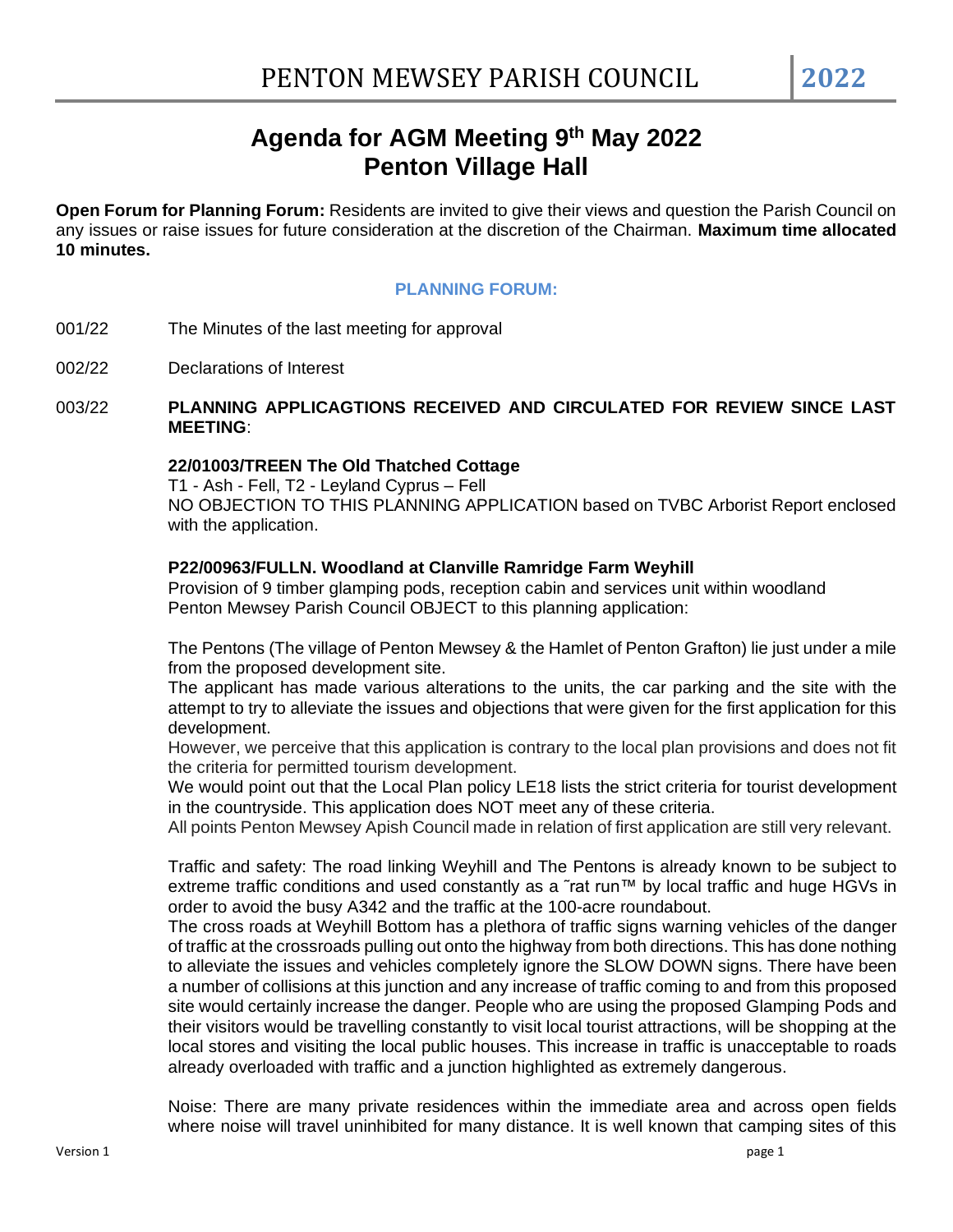nature lead to open communal gatherings with no restriction on noise control whatsoever day or night.

What use will the communal building be for? The pods are pretty much self-contained therefore we can only assume that the communal building is there to encourage large groups (hen/stag parties) to book out the whole site – creating a lot of noise during the day and late into evenings. In addition, we note there are no details of strict evening hours to control such noise from the units and the communal building.

The use of this land for this purpose will be detrimental to the well-being and enjoyment of all residents who currently enjoy living within a quiet countryside environment.

#### 004/22 **PLANNING APPLICATIONS TO REVIEW:**

#### **22/00998/FULLN Danebury , Short Lane,**

Change of use of part of ground floor to create tea room and retreat studio; Formation of 1 no. two-bedroom flat and 1 no. studio flat at first floor; associated parking and soft landscaping

#### **2/01141/TREEN Sleepers Cottage, Foxcotte Lane**

T1 - Yew tree - Crown reduce by upto 2 to 2.5m, T2 - Plum tree - Fell, T3 - Fir tree - Fell, H4 remove section of hedge, T5 - Yew tree - Reduce the crown by upto 1.5m to 2m and raise by upto 2m, H6 - Remove section of hedge inside fence line, T7 - Yew tree - Reduce the lateral spread around the utility lines to allow clearance of upto 0.5m, T8 - Ash tree - to reduce to ground level, S9 - Remove section of shrubs

#### 005/22 **PLANNING APPLICATION UPDATES FOR INFORMATION ONLY:**

| 021/0442/ADV Homestead Farm/Nelsons                                  |                 |
|----------------------------------------------------------------------|-----------------|
| POSSIBLE BREACH OF PLANNING                                          | 17/09/21        |
| TVBC CONFIRMED AND PASSED TO HAMPSHIRE CC                            |                 |
| Update: E mail prepared with clarification of comments received and  |                 |
| request for action to be taken by HCC/TVBC                           | 04/04/22        |
| It was reported that one structure had been moved off the pathway.   |                 |
| It is yet to be confirmed                                            |                 |
| Confirmation given that both obstructions have been removed          | 09/05/22        |
|                                                                      |                 |
| 1) 19/03043/FULLN. Solar Farm                                        | 20/12/19        |
| <b>ASSOCIATED APPLICATIONS:</b>                                      |                 |
|                                                                      |                 |
| 21/01265/FULLN                                                       | 28/04/21        |
| Private access track and substation compound Farm                    |                 |
| <b>TVBC STATUS - CURRENT</b>                                         |                 |
|                                                                      | 14/10/21        |
| Update: Amended Ecology statement submitted                          |                 |
| Update: Further investigation requested from Ecology                 | 23/11/21        |
| Update: Current. No further update, situation the same, last comment |                 |
| online 13th December 2022                                            | <i>09/05/22</i> |